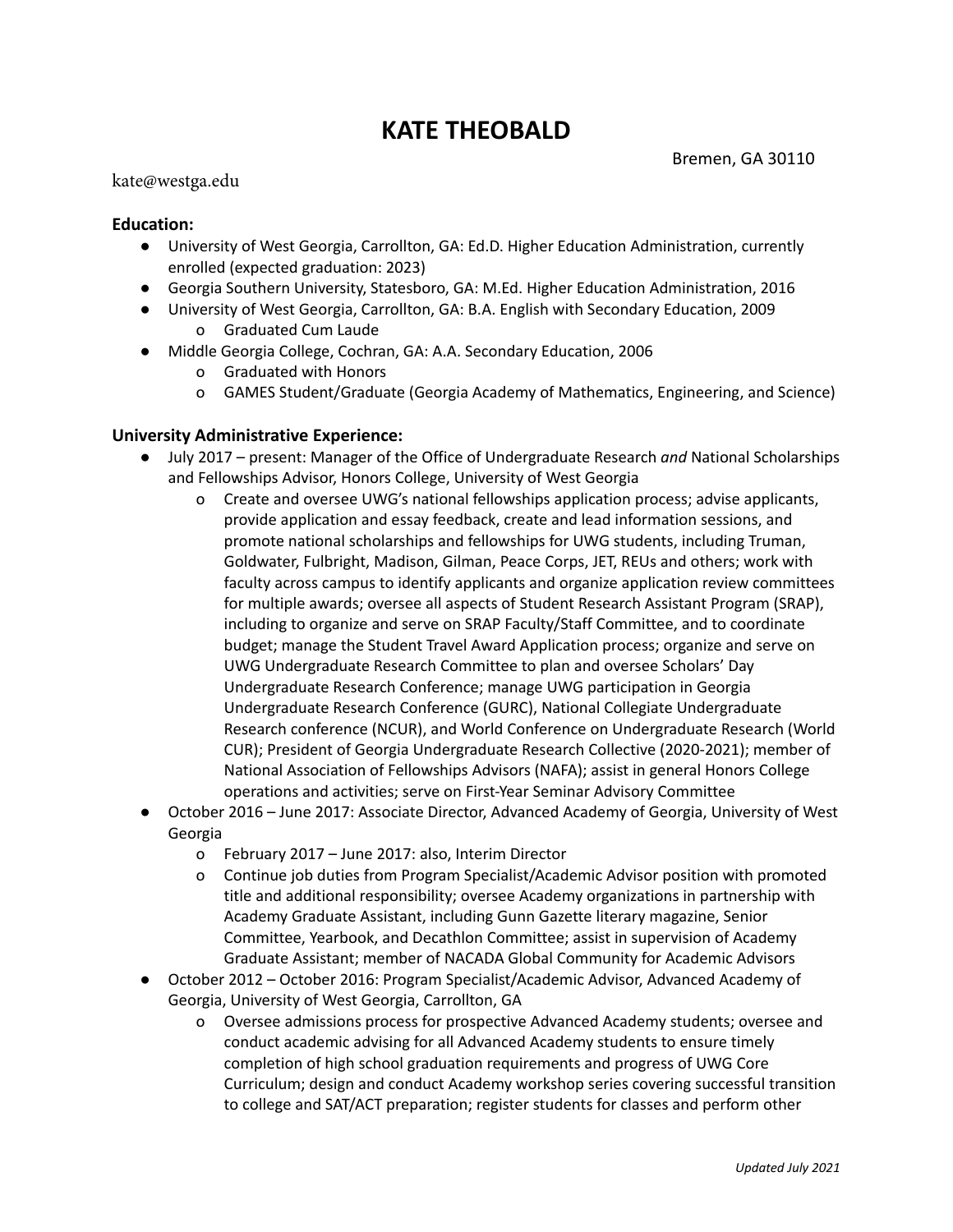duties using Banner; serve as liaison between UWG and high school administrators; collaborate with USG and DOE colleagues to coordinate dual enrollment experience, K12 testing, etc. for Academy students; serve as System Test Coordinator, facilitate and administer mandatory high school standardized testing; manage MOWR applications, etc. for Academy students; manage course submission for MOWR alignment in GATRACS for all UWG Dual Enrollment programs; developed and administer Academic Success Program for students on Academy Academic Probation; work with UWG faculty and staff to facilitate academic progress and successful student experience; assist with college advising and application process; assist in recruitment activities; serve as staff advisor for Academy Ambassador program; serve as staff advisor for Academy Judicial Board (2012-2016); maintain website; maintain social media; plan annual Recognition Ceremony (graduation); conduct academic data collection, student surveys, and other administrative tasks; serve in rotating on-call schedule; maintain membership in Georgia Association of Gifted Children; served on hiring committees for several UWG staff positions; member of UWG Barrier's Subcommittee for Bookstore; member of UWG Benevolence Committee

- October 2010 October 2012: Program Specialist/Recruiter, Advanced Academy of Georgia, University of West Georgia, Carrollton, GA
	- o Recruited prospective students to Advanced Academy of Georgia residential dual enrollment program; travelled to Georgia high schools and middle schools to present to students, parents, and K12 faculty and administrators; organized and conducted Academy's participation in recruiting events such as PROBE college fairs, UWG Preview Day events, and educational organization conferences; lead project collaborating with UWG Graphic Design program to develop logo and recruiting materials; served as staff advisor for Academy Ambassador program; oversaw application process for prospective students; updated and maintained website; maintained Academy social media; served in rotating on-call schedule

## **Teaching Experience:**

- Fall 2018, Fall 2019: Instructor, XIDS 2002 Freshman Seminar University of West Georgia, Carrollton, GA
	- o Planned and taught first-year seminar course to general population of UWG freshmen, with a focus on understanding the system of higher education; incorporated research, writing, and organizational methods to create a successful undergraduate experience
- Fall 2017, Fall 2016: Instructor, UWG 1101 University of West Georgia, Carrollton, GA
	- o Planned and taught First-Year University Experience course to general population of UWG freshmen that is academic in nature with a focus on writing and discussion; incorporated planners and organization into successful freshman experience
- July 2009 October 2010: Classroom Teacher, English Mt. Zion High School, Mt. Zion, GA
	- o Planned and taught all areas of class for American Literature, World Literature, and  $11<sup>th</sup>$ Grade Literature/Composition; worked collaboratively with special education teacher to plan and instruct collaborative classes; coached High School Academic Team; sponsored High School French Club; prepared students for End of Course Tests, Georgia High School Writing Test, and Georgia High School Graduation Test in English; member of 2010-2011 School Council; helped supervise events such as Prom and football games; tutored small groups and individual students; assessed and modified instruction based on student performance and feedback; member of GAE and NEA (Georgia Association of Educators and National Educators Association)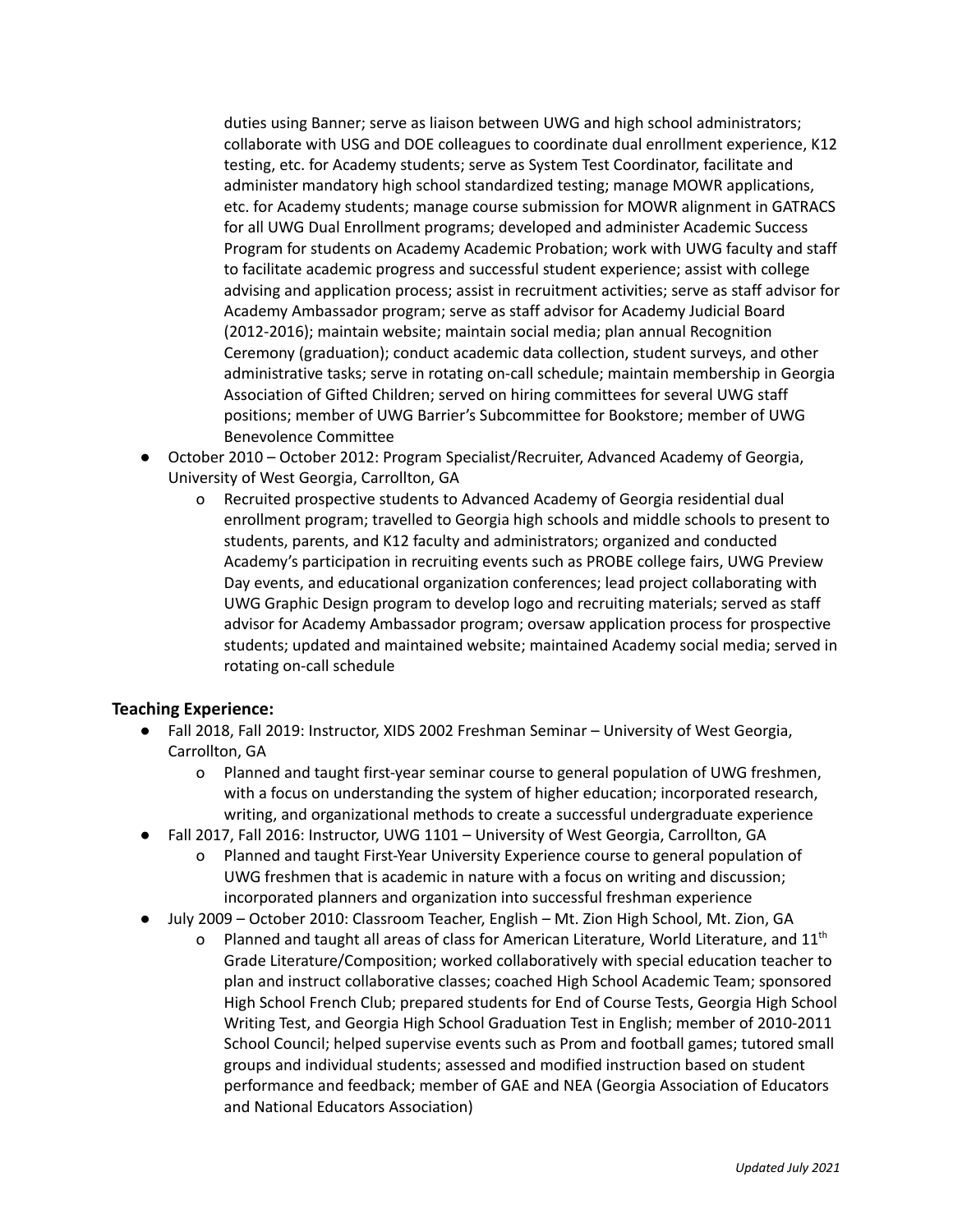## **Related Experience:**

- February 2021 present, August 2015 July 2017: volunteer Co-chair of Alumni Campus Employees (ACE) organization, University of West Georgia, Carrollton, GA
	- o Work with UWG Alumni Relations to plan and organize events for UWG ACE members; assist in outreach to ACE members; assist in maintaining social media
- Fall 2020 present: Editor, *Undergraduate Research Journal*
- January 2020 December 2021: President, Georgia Undergraduate Research Collective
	- o Organize and host 2020 and 2021 Georgia Undergraduate Research Conference; assist in planning 2020 and 2021 Posters at the Georgia Capitol; oversee administration of Collective; serve on Board and Executive Board
- Spring 2020, Spring 2021: Practicum Site Supervisor
	- o Supervise practicum experience for graduate student in UWG's MEd in College Student Affairs program
- August 2018 December 2019: President-elect, Georgia Undergraduate Research Collective
	- o Assist president in hosting Georgia Undergraduate Research Conference (GURC); serve on Board and Executive Board
- December 31, 2019-January 2, 2020; January 1-3, 2018: Door-holder (volunteer) for Passion conference
	- o Serve on Resources Team at on-site conference location for 13,000+ college students in 2018 and 65,000+ college students in 2020; purposefully welcome and serve students to enhance their experience; assist conference attendees in selecting and purchasing conference resources to further students' learning
- Fall 2019 semester: Member, A Day Planning Committee
	- o Work with University Advancement to promote Annual Fund giving, serve as liaison to College of Arts and Humanities A Day Department Captains, assist with A Day events

#### **Certifications:**

● Georgia Teaching Certificate, Type SRT, Level 4, English Grades 6-12, expires June 2024

#### **Conference Presentations and Service:**

- July 2021: National Association of Fellowships Advisors (NAFA) Conference
	- o Co-presenter, Mitigating Burnout: Advocating for Ourselves and Investing in Ourselves
	- o New Advisor Workshop, Mentor
- May 2021: Innovations in Pedagogy Conference, virtual, University of West Georgia, co-presenter
	- o Mitigating Burnout: Figuring Out How to Invest in Ourselves and Develop Rhythms
- April 2021: National Conference on Undergraduate Research (NCUR), virtual, session moderator o moderated 3 sessions
- March 2021: Georgia College Women's Leadership Conference, virtual, Georgia College & State University, co-presenter
	- o Education to Action: Turning Your Passion into Action through Education
- June 2020: NAFA Summer Workshop Series, virtual, co-presenter
	- o Creating a New Fellowships Office
- March 2020: Southern Women Leadership Institute, Georgia Southern University, speaker o Seeking Balance: Fitting the Professional and Personal into One Life
- October 2019: Lessons from Abroad Georgia Conference, presenter
	- o Using Fulbright (and Other Fellowships) to Support Your Goals, presented 2 times